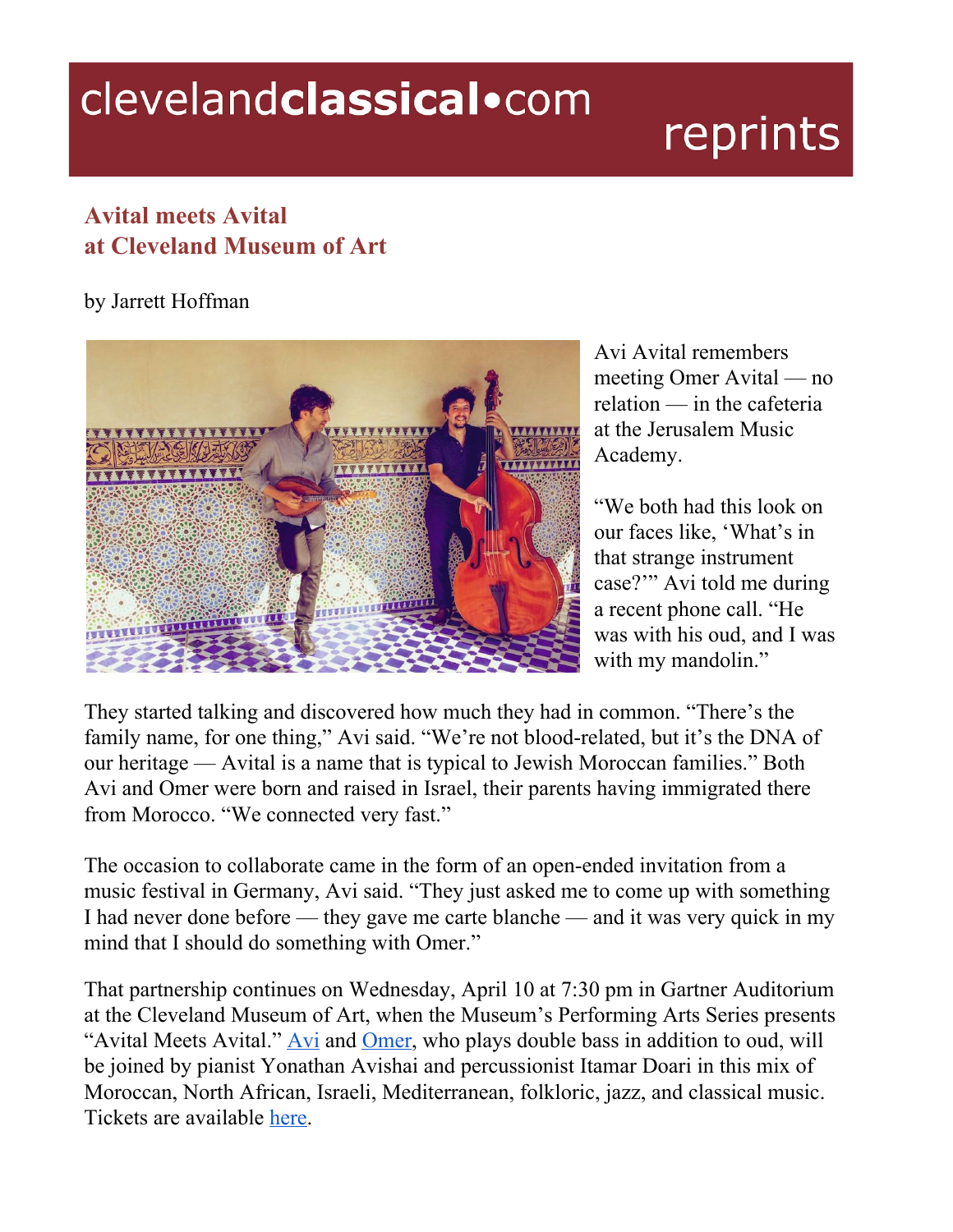Omer is more of the jazz Avital, while Avi is more the classical — he's the first mandolin soloist to be nominated for a classical Grammy. He's also recorded CDs containing his own transcriptions of Bach and Vivaldi, in addition to the album version of *Avital Meets Avital*.



Blending different musical backgrounds can lead to rich and surprising results, but it can also feel uncomfortable at first. Avi remembers from early rehearsals that when it came time to improvise, "I would kind of freeze, and not be at my 100%." And when they read classical music, the jazz musicians in the group "played like 70% of what I knew they could do."

During a break, they talked it over. "They asked, why are you so hesitant when you improvise?" Avi said. "And I remember saying that when I have the score, I feel safe — I just have to play the right notes at the right time. With improvisation, I'm afraid to make mistakes because I don't know what to play."

It was exactly the opposite for Omer. "He said that with the score on his music stand, every note that's printed there is an opportunity to make a mistake, but when he improvises, he simply cannot make a mistake," Avi remembers. "So that was a big 'aha' moment for both of us. It kind of set me free to be more experimental and really to develop my language. And now I'm not afraid of improvising when I play concerts."

That moment also gave Omer and the other jazz musicians in the group more of an understanding of how Avi thought about music — including his focus on finesse, and his desire to play something the best way each time. "As a classical musician, when something sounds really nice, I want to do that in all the future concerts," Avi said. "And for jazz musicians, creating a different experience every time is almost a